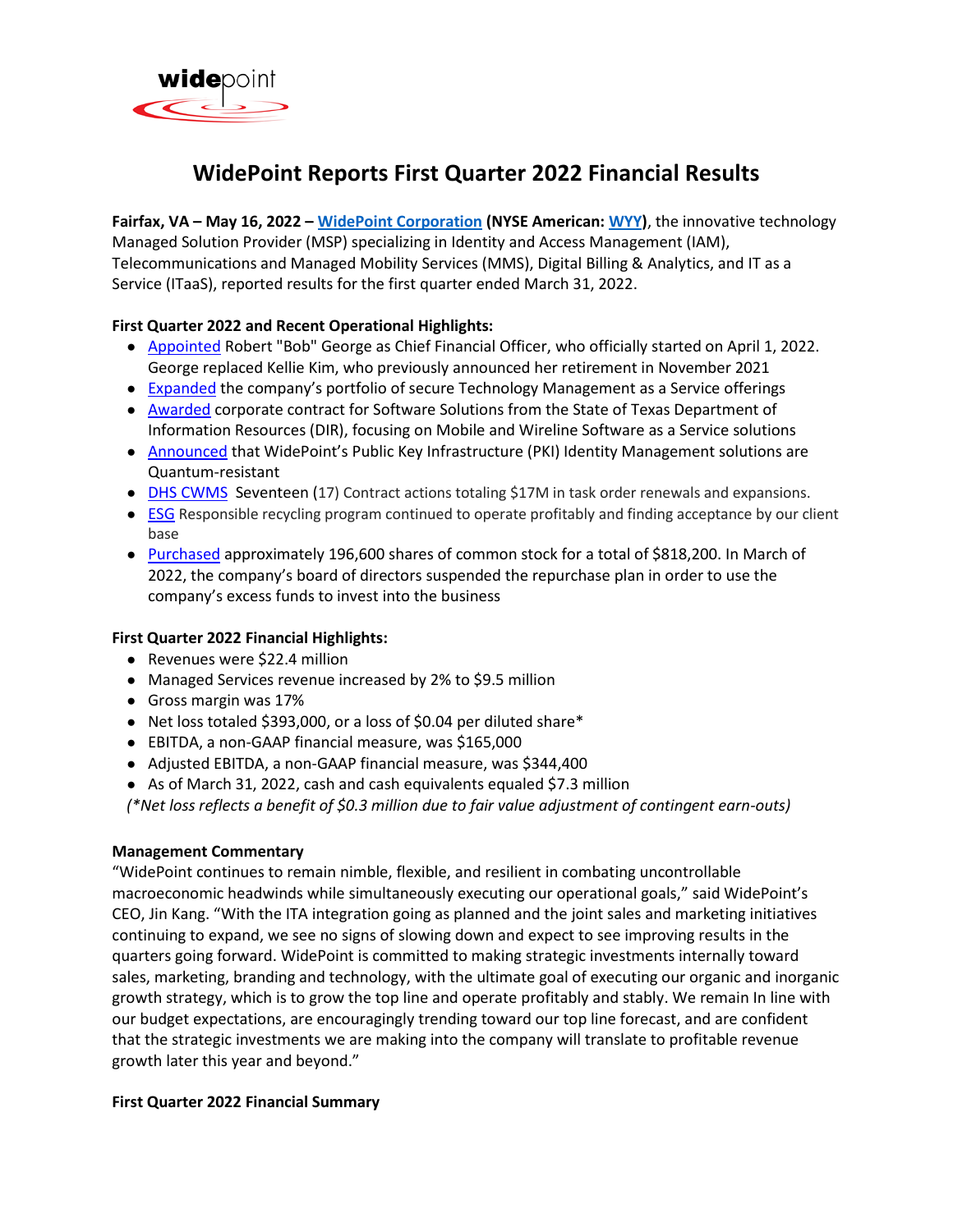| (In millions, except per share amounts March 31, 2022) | March 31, 2021 |        |
|--------------------------------------------------------|----------------|--------|
|                                                        | (Unaudited)    |        |
| Revenue                                                | \$22.4         | \$20.7 |
| <b>Gross Profit</b>                                    | 3.9            | 4.7    |
| Gross Profit Margin                                    | 17.4%          | 22.8%  |
| <b>Operating Expenses</b>                              | 4.6            | 4.0    |
| (Loss) Income from Operations                          | (0.7)          | 0.7    |
| Net (Loss) Income                                      | $-50.4$        | \$0.6  |
| Basic (Loss) Earnings per Share (EPS)                  | (0.04)         | 0.07   |
| Diluted (Loss) Earnings per Share (EPS                 | (0.04)         | 0.06   |
| <b>EBITDA</b>                                          | 0.2            | 1.0    |
| <b>Adjusted EBITDA</b>                                 | 0.3            | 1.2    |

A reconciliation of GAAP Net income to EBITDA and Adjusted EBITDA is provided below.

# **Financial Outlook**

For the full year 2022, the company expects revenues to range between \$92 million - \$98 million and Adjusted EBITDA to range between \$2.5 million - \$3.5 million.

# **Share Repurchase Program**

WidePoint has currently paused the repurchase program to preserve its cash balance, as it looks to invest back into the technology and prepare for potential acquisitions. Longer-term, the company still intends to leverage the buyback program when deemed appropriate.

# **Conference Call**

WidePoint management will hold a conference call today (May 16, 2022) at 4:30 p.m. Eastern time (1:30 p.m. Pacific time) to discuss these results.

WidePoint's President and CEO Jin Kang, Executive Vice President and Chief Sales and Marketing Officer Jason Holloway, and CFO Bob George will host the conference call, followed by a question and answer period.

U.S. dial-in number: 888-506-0062 International number: 973-528-0011 Access Code: 384243

Please call the conference telephone number 5-10 minutes prior to the start time. An operator will register your name and organization. If you have any difficulty connecting with the conference call, please contact Gateway Investor Relations at 949-574-3860.

The conference call will be broadcast live and available for replay [here](https://www.webcaster4.com/Webcast/Page/2267/45316) and via the investor relations section of the company's [website.](http://irdirect.net/wyy/)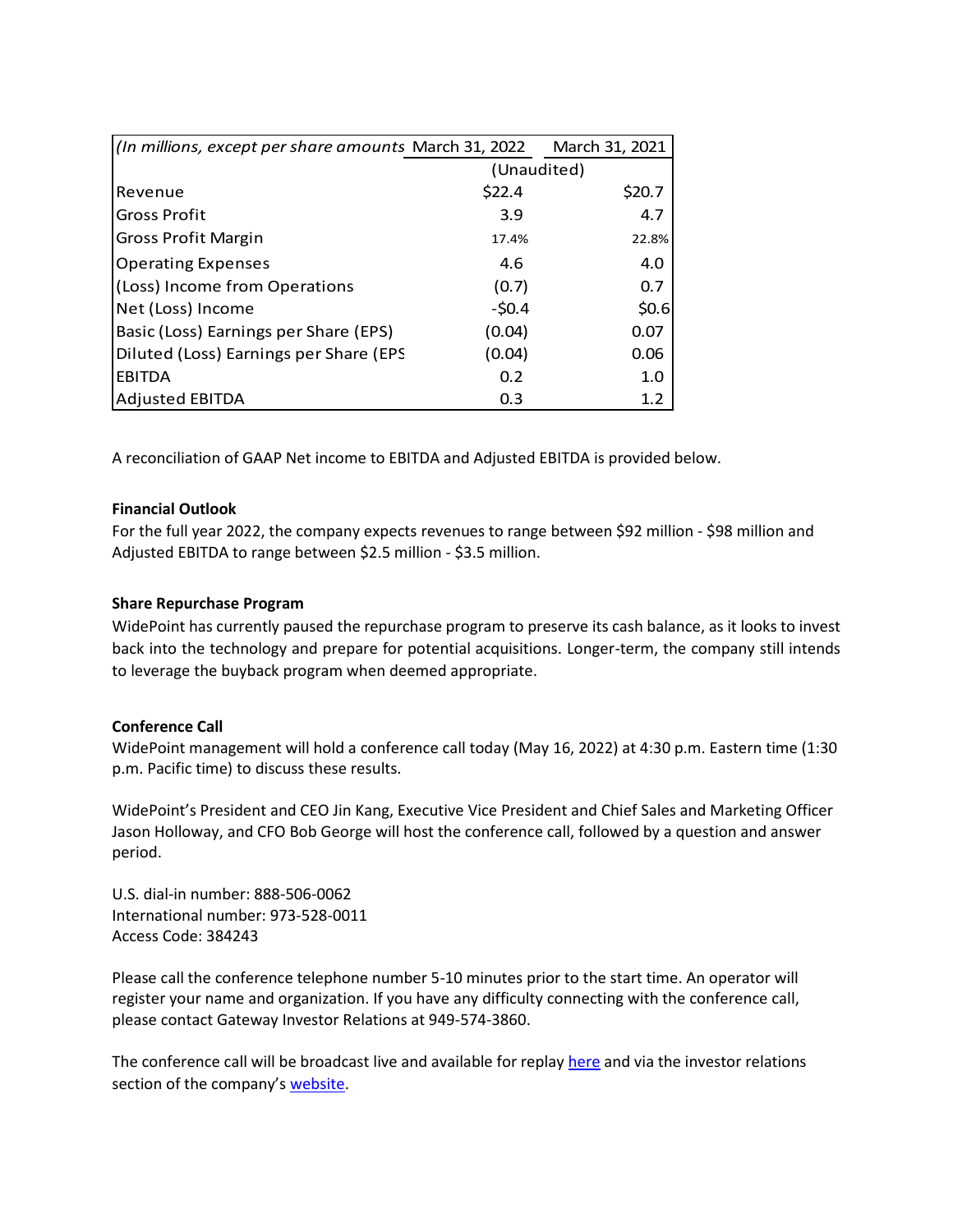A replay of the conference call will be available after 7:30 p.m. Eastern time on the same day through Monday, May 30, 2022.

Toll-free replay number: 877-481-4010 International replay number: 919-882-2331 Replay ID: 45316

#### **About WidePoint**

WidePoint Corporation (NYSE American: WYY) is a leading technology Managed Solution Provider (MSP) dedicated to securing and protecting the mobile workforce and enterprise landscape. WidePoint is recognized for pioneering technology solutions that include Identity and Access Management (IAM), Mobility Managed Services (MMS), Telecom Management, Information Technology as a Service (ITaaS), Cloud Security, and Digital Billing & Analytics. For more information, visit [widepoint.com.](https://www.widepoint.com/)

#### **Non-GAAP Financial Measures**

WidePoint uses a variety of operational and financial metrics, including non-GAAP financial measures such as EBITDA and Adjusted EBITDA, to enable it to analyze its performance and financial condition. The presentation of non-GAAP financial information should not be considered in isolation or as a substitute for, or superior to, the financial information prepared and presented in accordance with GAAP. A reconciliation of GAAP Net income to EBITDA and Adjusted EBITDA is provided below:

|                                                                                                                                                 | THREE MONTHS ENDED<br>MARCH 31, |                      |      |                   |
|-------------------------------------------------------------------------------------------------------------------------------------------------|---------------------------------|----------------------|------|-------------------|
|                                                                                                                                                 | 2022                            |                      | 2021 |                   |
| <b>NET INCOME</b><br>Adjustments to reconcile net income to EBITDA:                                                                             | \$                              | (392,900)            | \$   | 585,400           |
| Depreciation and amortization<br>Amortization of deferred financing costs                                                                       |                                 | 551,800              |      | 370,000           |
| Income tax provision<br>Interest income                                                                                                         |                                 | (51, 100)<br>(6,600) |      | 23,500<br>(2,400) |
| Interest expense                                                                                                                                |                                 | 63,500               |      | 71,000            |
| <b>EBITDA</b>                                                                                                                                   |                                 | 164,700              | -S   | 1,047,500         |
| Other adjustments to reconcile net income to Adjusted EBITDA:<br>(Recovery) Provision for doubtful accounts<br>Stock-based compensation expense |                                 | 179,700              |      | (200)<br>182,800  |
| <b>Adjusted EBITDA</b>                                                                                                                          |                                 | 344,400              | £.   | 1,230,100         |

WidePoint uses adjusted EBITDA as supplemental non-GAAP measure of performance. WidePoint defines EBITDA as net income excluding (i) interest expense, (ii) provision for or benefit from income taxes and (iii) depreciation and amortization. Adjusted EBITDA excludes certain amounts included in EBITDA. WidePoint is not providing a quantitative reconciliation of adjusted EBITDA in reliance on the "unreasonable efforts" exception for forward-looking non-GAAP measures set forth in SEC rules because certain financial information, the probable significance of which cannot be determined, is not available and cannot be reasonably estimated without unreasonable effort and expense. In this regard, WidePoint does not provide a reconciliation of forward-looking adjusted EBITDA (non-GAAP) to GAAP net income, due to the inherent difficulty in forecasting and quantifying certain amounts that are necessary for such reconciliation. Because certain deductions for non-GAAP exclusions used to calculate projected net income may vary significantly based on actual events, WidePoint is not able to forecast on a GAAP basis with reasonable certainty all deductions needed in order to provide a GAAP calculation of projected net income at this time. The amounts of these deductions may be material and, therefore, could result in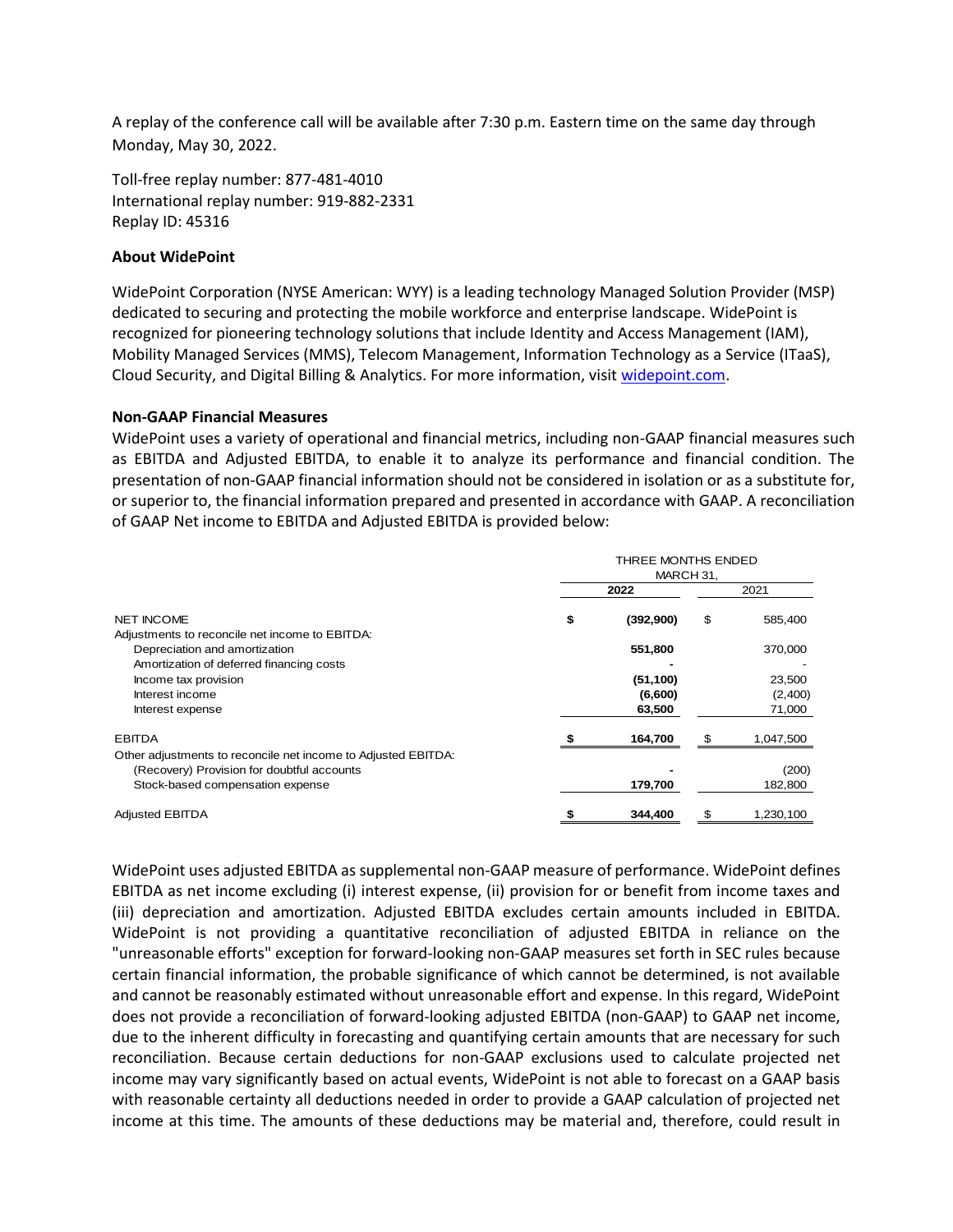projected GAAP net income being materially less than is indicated by estimated adjusted EBITDA (non-GAAP).

#### *Safe Harbor Statement*

*This press release contains forward-looking statements concerning our business, operations and financial performance and condition as well as our plans, objectives and expectations for our business operations and financial performance and condition that are subject to risks and uncertainties. All statements other than statements of historical fact included herein are forward-looking statements. You can identify these statements by words such as "aim," "anticipate," "assume," "believe," "could," "due," "estimate," "expect," "goal," "intend," "may," "objective," "plan," "potential," "positioned," "predict," "should," "target," "will," "would" and other similar expressions that are predictions of or indicate future events and future trends. These forward-looking statements are based on current expectations, estimates, forecasts and projections about our business and the industry in which we operate and our management's beliefs and assumptions. These statements are not guarantees of future performance or development and involve known and unknown risks, uncertainties and other factors that are in some cases beyond our control. All forward-looking statements are subject to risks and uncertainties that may cause actual results to differ materially from those that we expected, including, the ability to achieve expected benefits from the acquisition of ITA, the ability to achieve the financial outlook included herein, the impact of the COVID-19 pandemic on our business and operations; the impact of any supply chain interruptions; our ability to successfully execute our strategy; our ability to sustain profitability and positive cash flows; our ability to gain market acceptance for our products; our ability to win new contracts, execute contract extensions and expansion of services of existing contracts; our ability to compete with companies that have greater resources than us; our ability to penetrate the commercial sector to expand our business; our ability to retain key personnel; and the risk factors set forth in our Annual Report on Form 10-K for the year ended December 31, 2021 filed with the SEC on March 28, 2022. The forward-looking statements included herein are made only as of the date hereof. We undertake no obligation to publicly update or revise any forwardlooking statement as a result of new information, future events or otherwise, except as otherwise required by law.*

#### **Investor Relations:**

Gateway Group, Inc. Matt Glover or John Yi 949-574-3860 [WYY@gatewayir.com](mailto:WYY@gatewayir.com)

#### **WIDEPOINT CORPORATION AND SUBSIDIARIES CONDENSED CONSOLIDATED BALANCE SHEETS**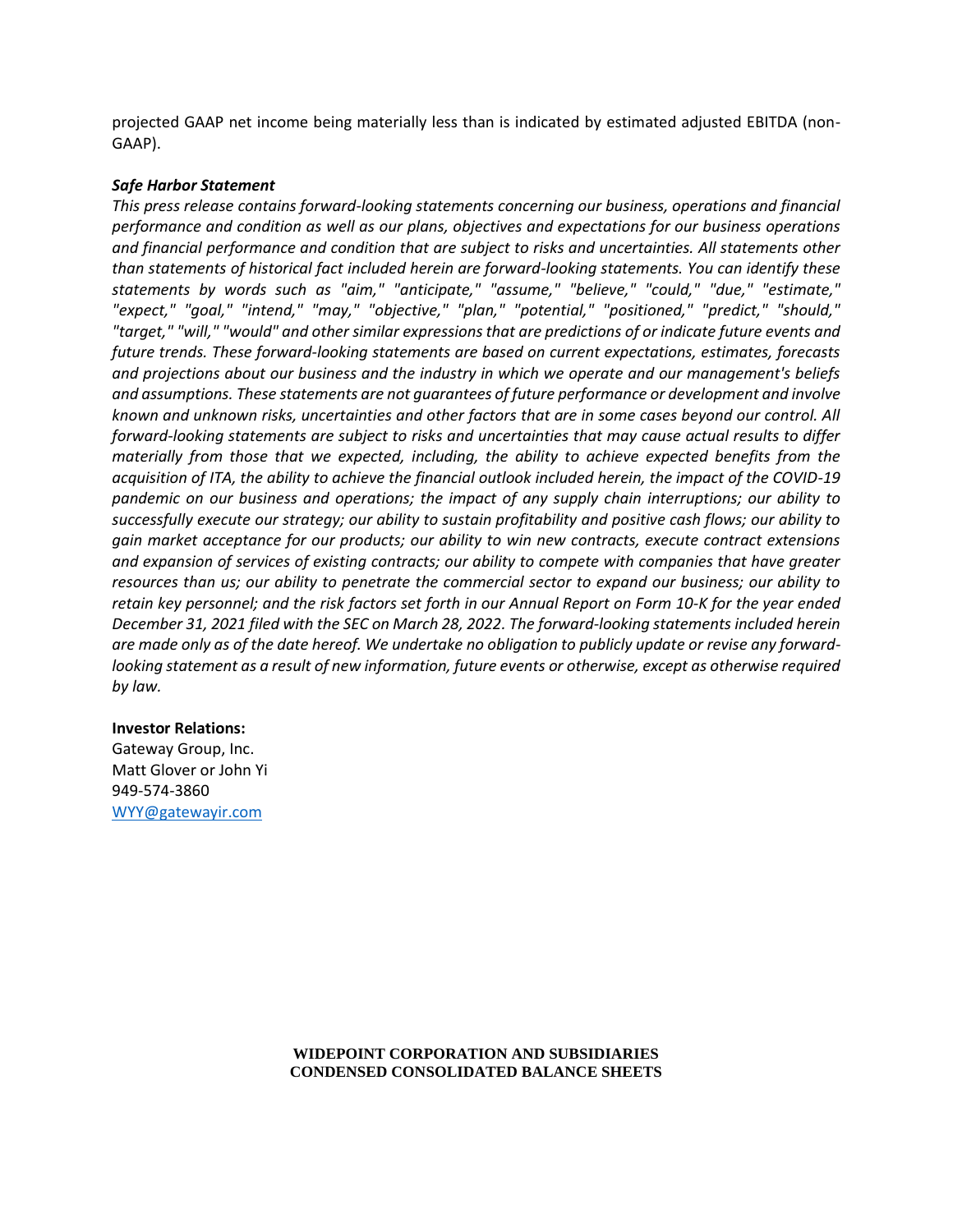|                                                                                                                   | MARCH 31,<br>2022 |              | DECEMBER 31,<br>2021 |                |
|-------------------------------------------------------------------------------------------------------------------|-------------------|--------------|----------------------|----------------|
|                                                                                                                   |                   | (Unaudited)  |                      |                |
| <b>ASSETS</b>                                                                                                     |                   |              |                      |                |
| <b>CURRENT ASSETS</b><br>Cash and cash equivalents<br>Accounts receivable, net of allowance for doubtful accounts | \$                | 7,267,743    | \$                   | 6,479,980      |
| of \$62,988 and \$114,169 in 2021 and 2020, respectively                                                          |                   | 13,095,286   |                      | 12,536,584     |
| Unbilled accounts receivable                                                                                      |                   | 5,959,766    |                      | 10,937,415     |
| Other current assets                                                                                              |                   | 2,776,789    |                      | 3,194,009      |
| Total current assets                                                                                              |                   | 29,099,584   |                      | 33,147,988     |
| NONCURRENT ASSETS                                                                                                 |                   |              |                      |                |
| Property and equipment, net                                                                                       |                   | 1,259,612    |                      | 841,133        |
| Operating lease right of use asset, net                                                                           |                   | 5,227,920    |                      | 6,273,211      |
| Intangible assets, net                                                                                            |                   | 6,222,449    |                      | 6,228,886      |
| Goodwill                                                                                                          |                   | 22,088,578   |                      | 22,088,578     |
| Deferred tax asset, net                                                                                           |                   | 5,125,315    |                      | 5,127,482      |
| Other long-term assets                                                                                            |                   | 2,206,981    |                      | 1,782,060      |
| <b>Total assets</b>                                                                                               | \$                | 71,230,439   | \$                   | 75,489,338     |
| <b>LIABILITIES AND STOCKHOLDERS' EQUITY</b>                                                                       |                   |              |                      |                |
| <b>CURRENT LIABILITIES</b>                                                                                        |                   |              |                      |                |
| Accounts payable                                                                                                  | \$                | 12,779,236   | \$                   | 10,263,015     |
| Accrued expenses                                                                                                  |                   | 8,528,170    |                      | 12,344,426     |
| Deferred revenue                                                                                                  |                   | 1,912,100    |                      | 2,280,894      |
| Current portion of operating lease liabilities                                                                    |                   | 623,923      |                      | 794,175        |
| Current portion of contingent consideration                                                                       |                   | 540,345      |                      | 358,000        |
| <b>Total current liabilities</b>                                                                                  |                   | 24,383,774   |                      | 26,040,510     |
| NONCURRENT LIABILITIES                                                                                            |                   |              |                      |                |
| Operating lease liabilities, net of current portion                                                               |                   | 5,172,603    |                      | 6,025,691      |
| Contingent consideration, net of current portion                                                                  |                   | 585,000      |                      | 1,347,000      |
| Deferred revenue, net of current portion                                                                          |                   | 390,493      |                      | 400,142        |
| <b>Total liabilities</b>                                                                                          |                   | 30,531,870   |                      | 33,813,343     |
| Commitments and contingencies                                                                                     |                   |              |                      |                |
| STOCKHOLDERS' EQUITY                                                                                              |                   |              |                      |                |
| Preferred stock, \$0.001 par value; 10,000,000 shares                                                             |                   |              |                      |                |
| authorized; 2,045,714 shares issued and none outstanding<br>Common stock, \$0.001 par value; 30,000,000 shares    |                   |              |                      |                |
| authorized; 8,842,026 and 8,876,615                                                                               |                   |              |                      |                |
| shares issued outstanding, respectively                                                                           |                   | 8,696        |                      | 8,842          |
| Additional paid-in capital                                                                                        |                   | 100,845,374  |                      | 101,424,922    |
| Accumulated other comprehensive loss                                                                              |                   | (246, 421)   |                      | (241, 586)     |
| Accumulated deficit                                                                                               |                   | (59,909,080) |                      | (59, 516, 183) |
| Total stockholders' equity                                                                                        |                   | 40,698,569   |                      | 41,675,995     |
| Total liabilities and stockholders' equity                                                                        | \$                | 71,230,439   | $\frac{1}{2}$        | 75,489,338     |